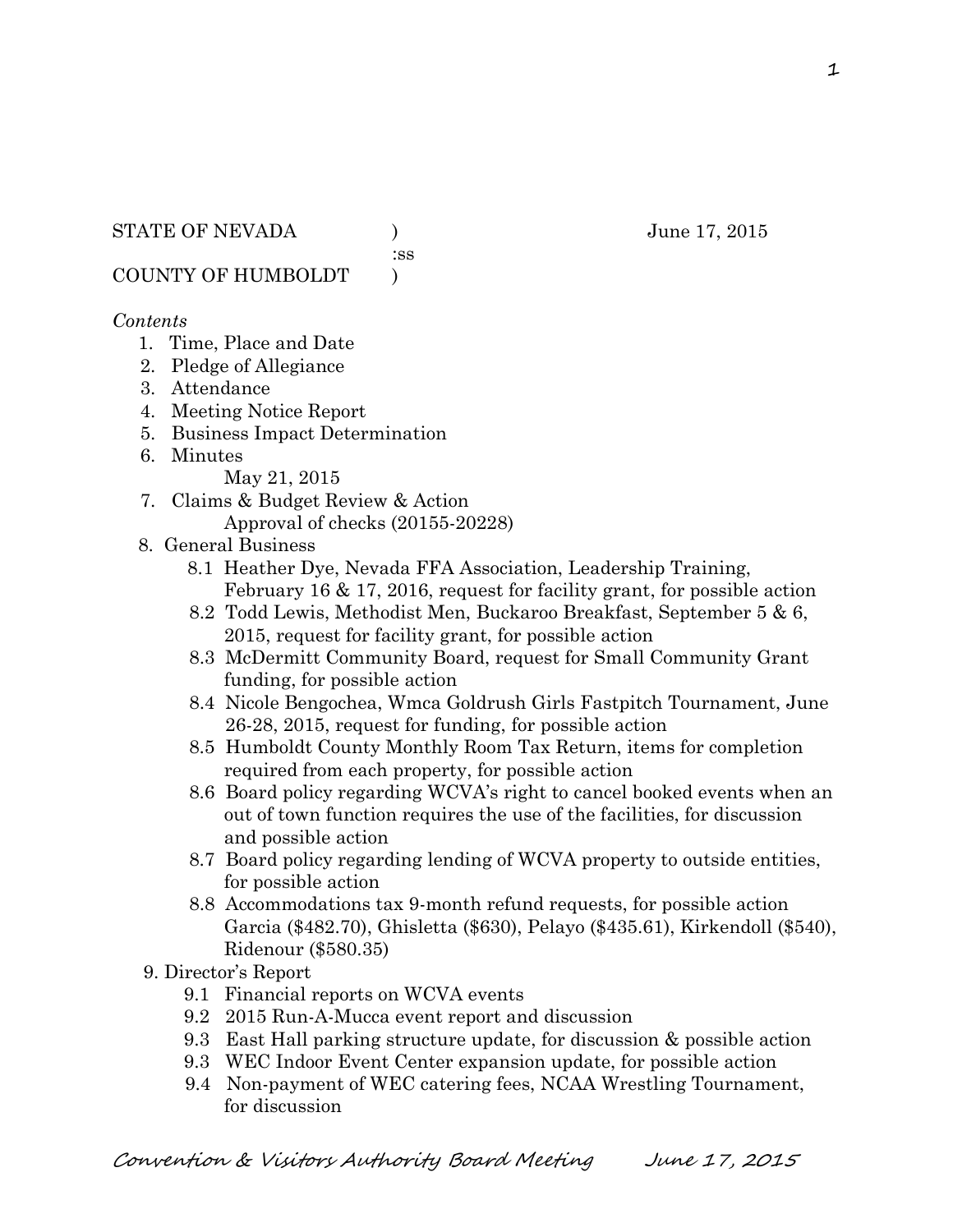- 10. Board Secretary & Counsel Report
	- 10.1 Review monthly report, for discussion
	- 10.2 Chamber of Commerce report, for discussion
	- 10.3 Update on delinquencies, for discussion, possible request for authorization of disclosure of confidential information of one or more licensees & possible action
	- 10.4 Possible standardized delinquency procedure, timetable & forms, for discussion & possible action
	- 10.5 Review & possible final fiscal year-end actions:
		- Financial report on Run-A-Mucca lottery for Gaming Control Board

 Annual fiscal report for publication prior to July 1 Debt Report to County Debt Management Commission 5-year Capital Improvement Plan previously adopted

- 10.6 Possible update on Intersection Beautification, Winnemucca Recreation project, Winnemucca Arts Center & Visitor Center, Events Complex riding arena, for discussion & possible action
- 11. Board Administrator
	- 11.1 April Financial reports
- 12. Other Reports
- 13. Next Meeting Date
- 14. Adjournment

#### **MINUTES, JUNE 17, 2015**

**1. Time, Place and Date.** The Winnemucca Convention and Visitors Authority met in regular session in full conformity with the law at the Winnemucca Convention Center, West Hall, Winnemucca, Nevada at 4:00 pm on Wednesday, June 17, 2015 with Chairman Terry Boyle presiding.

#### **2. Pledge of Allegiance.**

- **3. Attendance.** *Convention and Visitors Authority Board Officials Present:*  Terry Boyle Chairman and Hotel Representative Don Stoker Treasurer and Motel Representative
	- Jim Billingsley City Representative Bill Macdonald Secretary and Counsel Kendall Swensen Board Administrator

*Convention and Visitors Authority Board Officials Absent:*  Herb Ross Vice Chairman and Business Representative Ron Cerri County Representative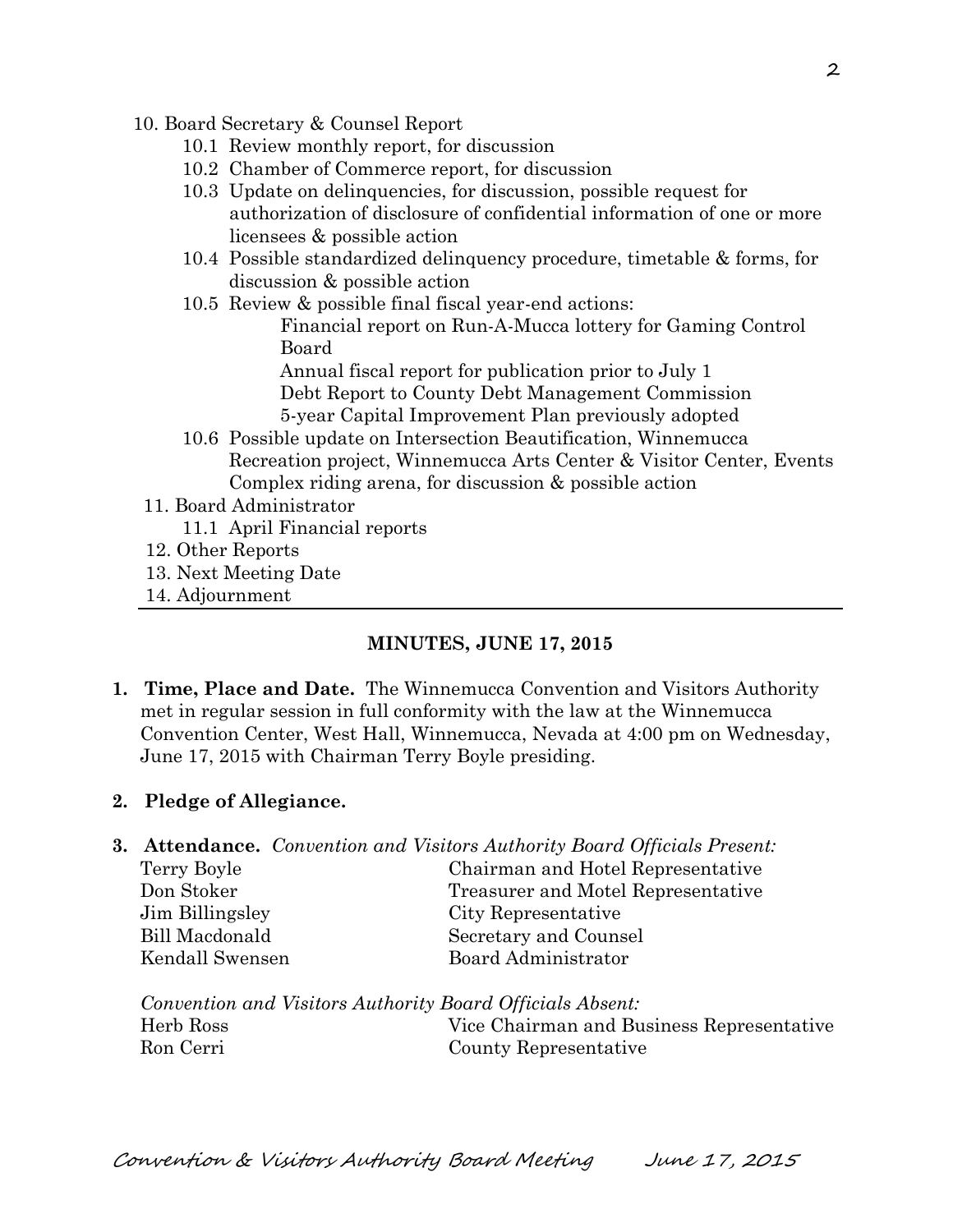*Staff Members Present:*  Kim Petersen Director Shelly Noble Administrative Clerk

*Staff Members Absent:*  None

| <b>Others Present:</b> |                        |
|------------------------|------------------------|
| Todd Lewis             | Methodist Men          |
| Nicole Bengochea       | Wmca Goldrush Softball |
| Chris Lininger         | Wmca Goldrush Softball |
| Hadlee Bengochea       | Wmca Goldrush Softball |
| Hayden Case            | Wmca Goldrush Softball |

### **4. Meeting Notice Report.**

Chairman Boyle reported that notice, including meeting agenda, was posted by Shelly Noble by 9:00 am Friday, June 12, 2015 at Humboldt County Library, Court House, Post Office, City Hall and Convention Center West Hall. No persons have requested mailed notice during the past six months.

**5. Business Impact Determination.** After review of the June 17, 2015 agenda, and report by Counsel that he saw nothing in the Agenda requiring a business economic impact study or statement, *Don Stoker made a motion that no proposed agenda item is likely to impose a direct and significant economic burden on a business or directly restrict formation, operation, or expansion of a business. The motion carried, 3-0.* 

### **6. Minutes.**

Prior meeting minutes of May 21, 2015. *Jim Billingsley made a motion to accept the minutes of the May 21, 2015 meeting. Motion carried, 3-0.* 

**7. Claims.** The following claims were submitted for payment and approved on June 17, 2015:

| <b>BANK ACCOUNT</b> | <b>CHECK NUMBERS</b> | <b>AMOUNT</b> |
|---------------------|----------------------|---------------|
| Nevada State Bank   | 20155-20228          | \$159,068.64  |

*Don Stoker made a motion to approve all claims as submitted. The motion carried, 3-0.* 

**8. General Business.** 

**8.1 Heather Dye, Nevada FFA Association, Leadership Training, February 16 & 17, 2016, request for facility grant, for possible action**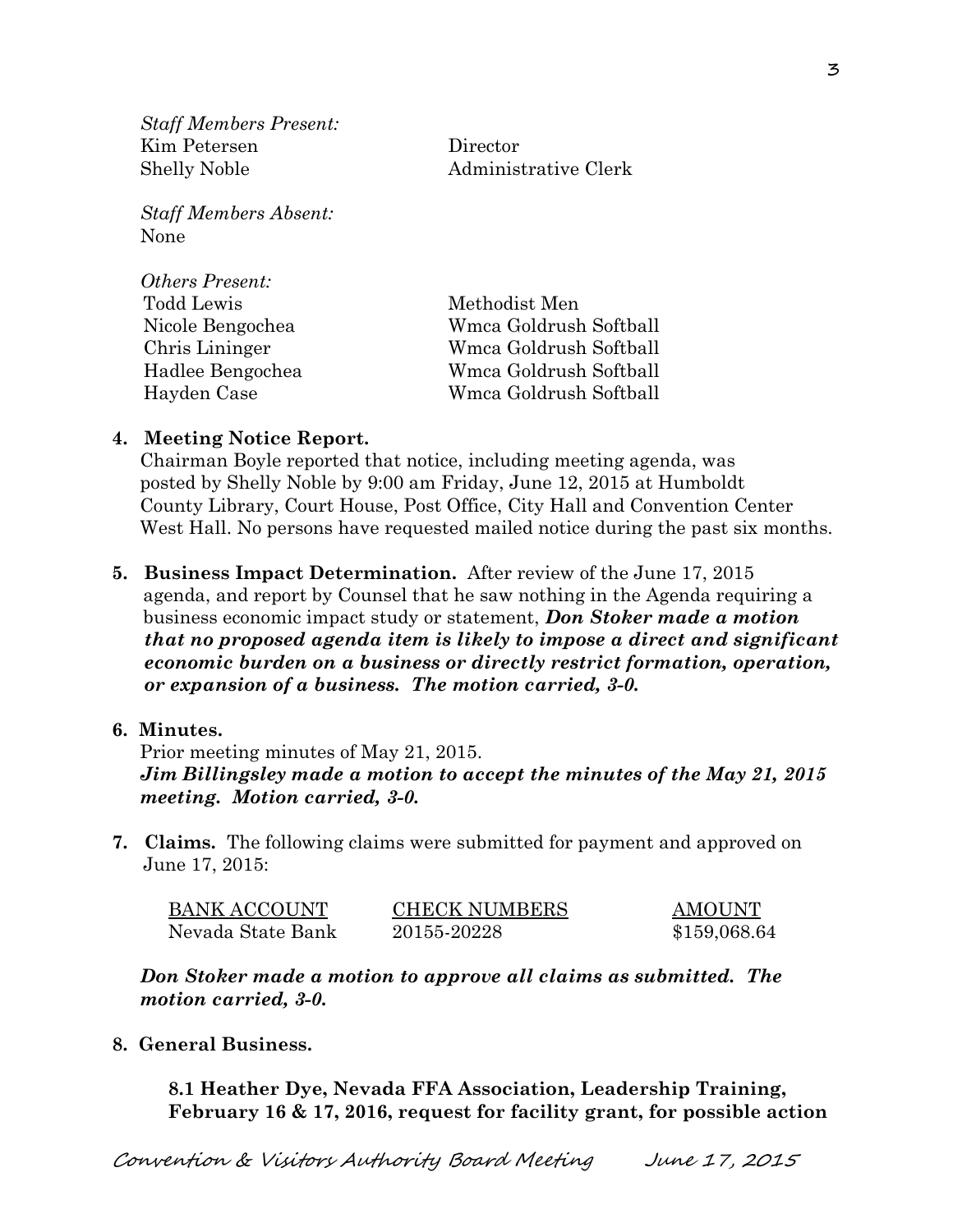Heather was unable to be here tonight. This is an annual FFA event that alternates between the north and the south. The last couple of times it's been in the north, it has been held here. This is a leadership training for FFA students from all over Nevada. They use the entire East Hall for two days. *Terry Boyle made a motion to approve a facility grant for \$2,000 (EH, 2 days @ \$1,000/day) for the Nevada FFA Association Leadership Training to be held on February 16 & 17, 2016. Motion carried, 3-0.*  Nevada FFA Association is responsible for any other customary Convention Center charges.

## **8.2 Todd Lewis, Methodist Men, Buckaroo Breakfast, September 5 & 6, 2015, request for facility grant, for possible action**

The Buckaroo Breakfast is held each year on the Nixon Lawn during the Tri- County Fair & Stampede. It is a fundraiser for the Methodist Men who have been cooking this breakfast for many years. They are, once again, requesting a facility grant for the West Hall kitchen for this event. *Don Stoker made a motion to approve a facility grant for \$300 (West Hall kitchen, 2 days @ \$150/day) for the Methodist Men's Buckaroo Breakfast to be held on September 5 & 6, 2015. Motion carried, 3-0.* Methodist Men are responsible for any other customary Convention Center charges.

# **8.3 McDermitt Community Board, request for Small Community Grant funding, for possible action**

The McDermitt Community Board is requesting \$6,000 of their Small Community Grant funding which will be used for the purchase of new tables and chairs for the McDermitt Community Hall (\$2,000) and for repairs to the rodeo grounds and leasing of stock for the McDermitt Ranch Hand Rodeo (\$4,000). Minutes from the McDermitt Community Board and Rodeo Board were included with their request. These minutes showed the approval of these expenditures by board members. *Don Stoker made a motion approving the request by the McDermitt Community Board for \$6,000 of their Small Community Grant funding. These funds will be used for stock charges and repairs to the McDermitt Rodeo Grounds and for tables and chairs for the McDermitt Community Hall. Motion carried, 3-0.*

# **8.4 Nicole Bengochea, Winnemucca Goldrush Girls Fastpitch Tournament, June 26-28, 2015, request for funding, for possible action**

Chris Lininger and Nicole Bengochea are here today to make this request. This organization plays softball in northern Nevada and California during the spring and summer months. This is the only "home" tournament for these teams whose players range in age from 8 to 14. This tournament has grown to the point where they use the Sports Complex, Lowry Softball Field and two fields at Vesco Park. Last year they had 37 teams (and their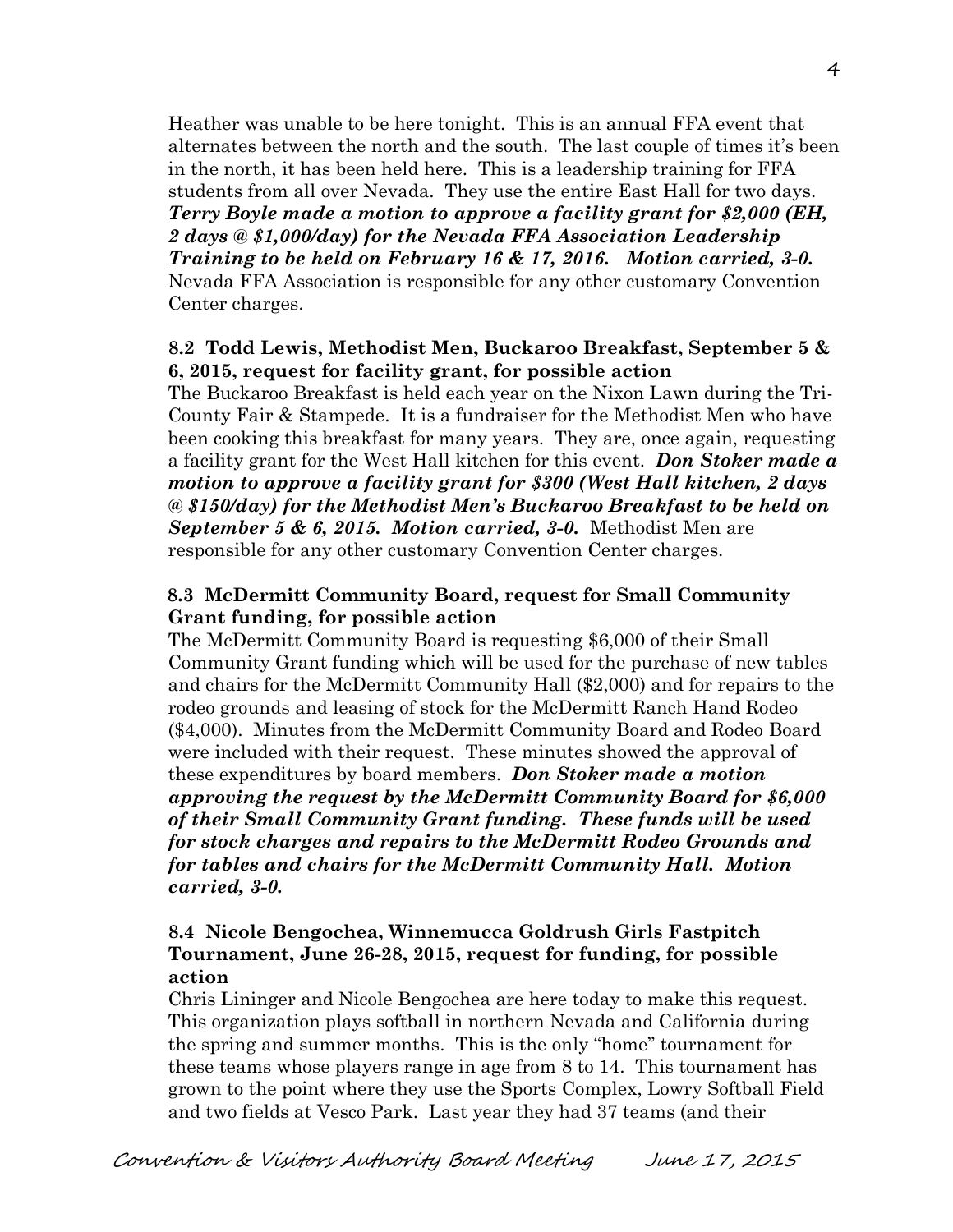families) in town for the weekend. This year they expect to have even more teams participating. Each team pays a registration fee and this covers a lot of the expenses but Chris and Nicole are here today to request funding so that their bottom line doesn't take a huge hit once all the tournament expenses are paid. Their major expenses are umpires and awards, which is what WCVA funding would be used for. Board members felt this was the type of event that they want to promote since it brings in families from local communities and surrounding states who stay in motel rooms and shop at local businesses. *Don Stoker made a motion approving a \$2,000 grant to the Winnemucca Goldrush Girls Softball Tournament to be held in Winnemucca June 26-28, 2015, Motion carried 3-0.*

### **8.5 Humboldt County Monthly Room Tax Return, items for completion required from each property, for possible action**

Terry requested this item be included on the meeting agenda so that any property owner who had questions or concerns could attend this meeting. There were no hotel/motel owners present except for our board members. Brian Stone, manager of Winners, attended a recent WCVA meeting to ask if these figures could be compiled. There is a line item on the monthly tax report that all properties are required to complete, but some do not. It is the total number of rented room nights for the month. Even though this information won't be much use for comparison purposes for a few years, board members had no problem requiring this information be filled out each month. As with other information, individual property information will be kept confidential and only the total number of room nights for all of Humboldt County will be made available to anyone requesting it. A draft of the letter to be sent to these owners was included in the meeting packet. Those properties that do not complete the form entirely will be subject to penalties and interest for non-filing of their monthly return. *Jim Billingsley made a motion requiring all Humboldt County properties who pay room tax each month to complete the Monthly Room Tax Return entirely, including the line item which states the total number of rented room nights for the reported month. Motion carried, 3-0.* 

## **8.6 Board policy regarding WCVA's right to cancel booked events when an out of town function requires use of facilities, for discussion and possible action**

This item was included on the agenda after the women's group, PEO, contacted the Convention Center about holding their convention here in 2019. The convention can only be held on certain dates and the date they wanted happens to be the weekend that has traditionally been held for Lowry's prom. Item number 3 in the Winnemucca Convention Center Rules & Regulations clearly states that the Convention Authority has the right to cancel any event if the facilities are required for an out-of-town function. All board members agreed that this was not a clause they wanted to use unless it was absolutely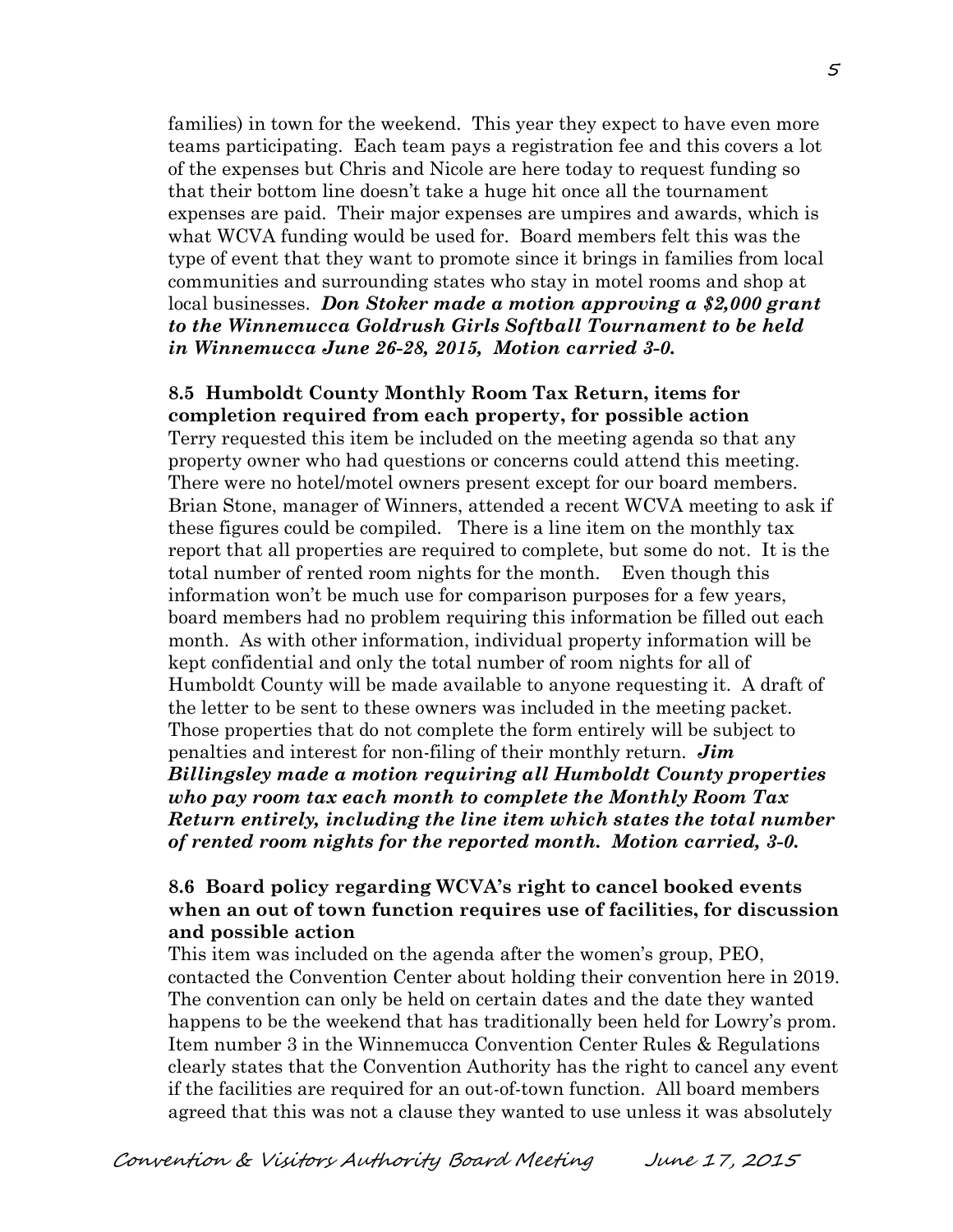necessary. In this case, the prom is a free event and could be held elsewhere. Plus, this convention isn't until 2019 so that gives us plenty of time to notify Lowry advisors that the Convention Center will not be available on that date. Kim will draft a letter to Lowry High School notifying them that the Convention Center will not be available for prom on May 4, 2019.

# **8.7 Board policy regarding lending of WCVA property to outside entities, for possible action**

Included in the meeting packets is a draft of a letter Kim wrote to Ray Parks, principal at Lowry High School, outlining some concerns he has regarding the use of WCVA property (primarily tables and chairs) by Lowry High School. At first it was only the Academic Assembly using our steps. For the past couple of years the school has borrowed our tables and chairs for use at the high school for testing two or three times a year. It is our understanding that the school district has tables and chairs but they are spread out among all the local schools and it is easier for the district employees to come to the Convention Center and pick them all up at one location. We don't mind helping out but now they are being used more frequently and even though their employees try to be careful when they are loading and unloading these items, they do sustain more than the usual wear and team that would occur if they stayed onsite at the Convention Center and were used only for our own events. These items were never meant to be loaned out and Kim would like the input of this board before moving forward with this letter. Board members felt that they would like to talk with Mr. Parks in person and present their concerns before having Kim send this letter. Kim and Terry will make a point to get together with Mr. Parks soon and discuss this.

**8.8 Accommodations tax 9-month refund requests, for possible action, Garcia (\$482.70), Ghisletta (\$630), Pelayo (\$435.61), Kirkendoll (\$540), Ridenour (\$580.35)** 

*Terry Boyle made a motion to approve the accommodation tax 9-month refund requests for Christine Garcia (\$482.70), Alan Ghisletta (\$630), Cesario Pelayo (\$435.61), Lucky Kirkendoll (\$540), Danny Ridenour (\$580.35). Motion carried, 3-0.*

## **9. Director's Report.**

## **9.1 Financial reports on WCVA events**

Bank reconciliations for the Tri-County Fair and Ranch Hand Rodeo were included in the board packets for review.

## **9.2 2015 Run-A-Mucca event report and discussion**

Board members reviewed the report prepared by Darrel Field on this year's event. To date, the event has lost over \$16,000. Registrations continue to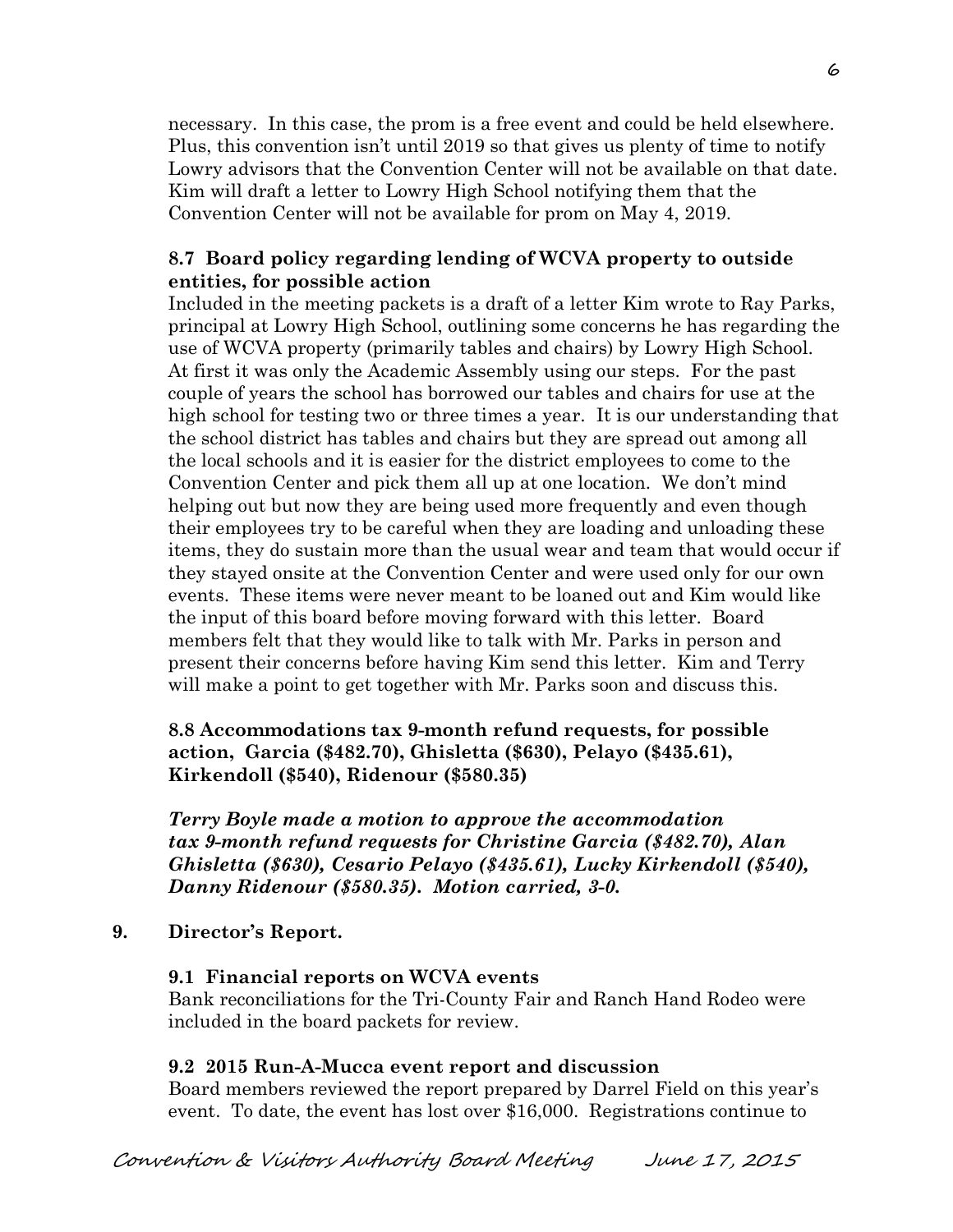decline and the weather is always a major factor. The Run-A-Mucca Committee is meeting tomorrow to discuss the event and whether it is still worth the investment. Board members all felt that the number of law enforcement personnel and the citations they were issuing were totally out of line. We have received numerous reports of stops for minor incidents that bordered on harassment. This board questioned whether local law enforcement encouraged the number of officers and citations in an attempt to get WCVA to cancel the event since local police and sheriff are very vocal about their dislike of this event which requires everyone on their staffs to work the holiday weekend. Board members felt one or two of their members plus Kim and the sheriff and police chief need to meet to discuss all these concerns. The board would also like to find out the number and type of citations that were issued and compare them to other busy weekends, possibly Ranch Hand Rodeo. Bill will work on getting this information from Justice Court. Even with the bad weather and decline in attendance, Terry feels the event is worth producing on a weekend that would otherwise be slow for Winnemucca businesses.

# **9.3 East Hall parking structure update, for discussion & possible action**

Work should begin tomorrow on this project. The top level of the parking structure will be flooded to see where the issues are before any work is started.

**9.4 WEC Indoor Event Center expansion update, for possible action**  Kim does not have any additional information to report tonight. He is still working with the architect to fine-tune the plans.

# **9.5 Non-payment of WEC catering fees, NCAA Wrestling Tournament, for discussion**

Board members have copies of the correspondence with Las Margaritas regarding the catering fee they are required to pay for providing food at the state high school wrestling tournament earlier this year. A copy of this correspondence was sent to Ray Parks at Lowry High School too since he is the contact person who came before this board to make the request for funds to pay for the hospitality room. It has come to our attention that Las Margaritas was issued a check from Lowry High School in the amount of \$500 to help offset the catering fee. The Events Complex has received no payment for this catering fee.

# **10. Secretary and Counsel, Monthly report.**

**10.1 Review monthly report, for discussion**  Bill reviewed his report.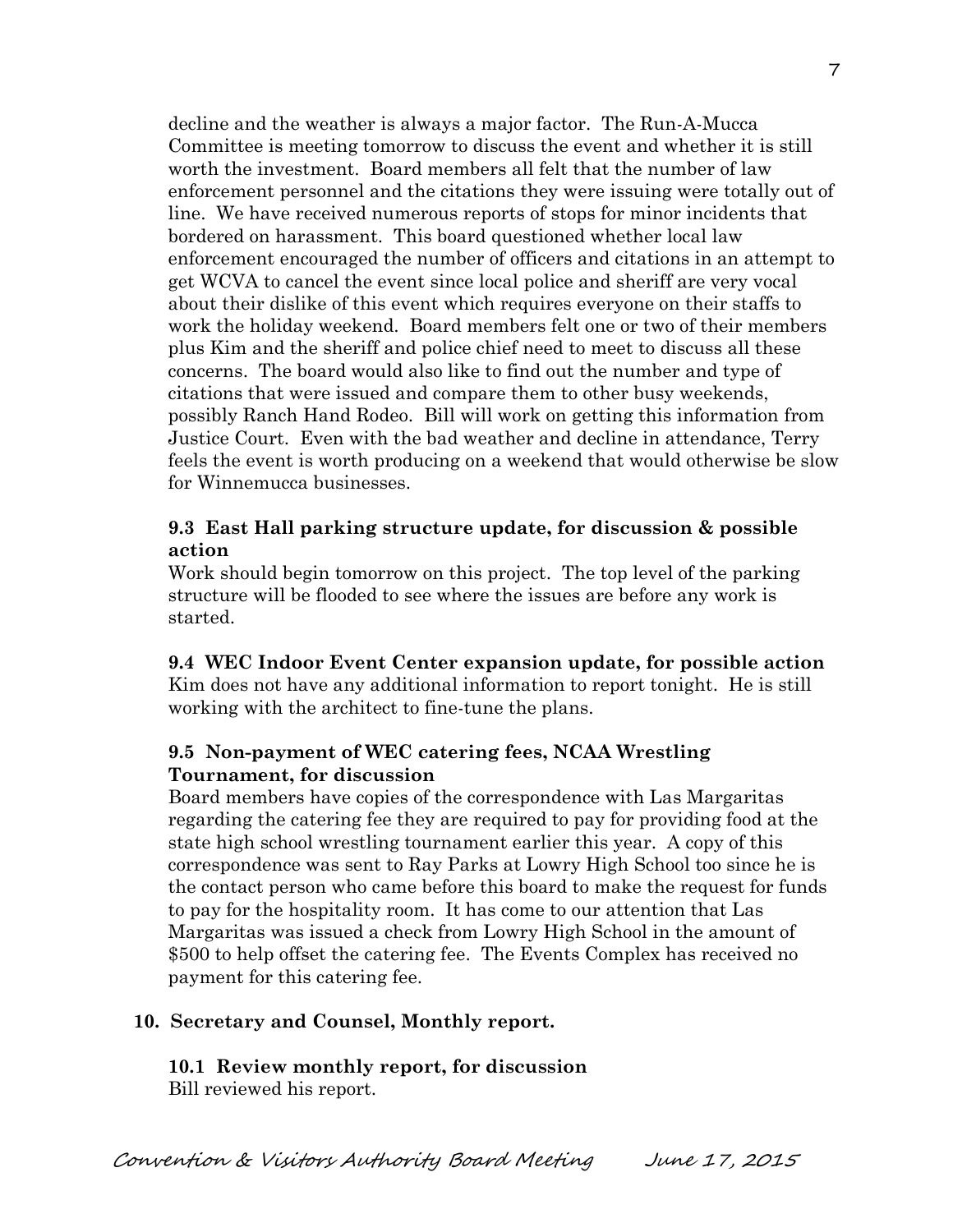# **10.2 Chamber of Commerce report, for discussion**

This was included in Bill's report.

# **10.3 Update on delinquencies, possible request for authorization of disclosure of confidential information of one or more licensees & possible action**

There are no longer any outstanding NSF checks, only penalties and interest that are due from these checks. Bill is working to collect these fees.

# **10.4 Possible standardized delinquency procedure, timetable & forms, for discussion & possible action**

No report.

# **10.5 Review & possible final fiscal year-end actions:**

Financial report on Run-A-Mucca lottery for Gaming Control Board Annual fiscal report for publication prior to July 1 Debt Report to County Debt Management Commission 5-year Capital Improvement Plan previously adopted

 The proceeds from the 2015 Run-A-Mucca motorcycle raffle are \$1,927. For his report to the state, Bill needs to show where these proceeds are allocated. Each year the proceeds are allocated to youth and community charitable activities. This year's proceeds will go to payment of rental fees for the Cody Louk Memorial Youth Wrestling Tournament (\$1,600) and also towards payment of facility fees for the Lowry High School Annual Drug-Free Grad Party (\$327).

 Included in his meeting packet is a copy of the publication notice from last year and the information that will be included in this year's publication. WCVA has no debt. Kendall will complete the report that needs to go to the County Debt Management Committee.

 Items to be included in the 5-year Capital Improvement Plan are the expansion to the Event Center (\$2,000,000), repairs to East Hall parking structure (\$90,000), East Hall heating and cooling improvements (\$226,000), East Hall/West Hall marquee project (\$150,000), Winnemucca

 Recreation Complex Project (\$125,000/year, 2 years), West Hall carpet (\$70,000), West Hall office addition (\$240,000).

 After some additional discussion, *Terry Boyle made a motion to accept the WCVA 5-year Capital Improvement Plan as presented. Motion carried, 3-0.*

**10.6 Update on Intersection Beautification, Winnemucca Recreation project, Winnemucca Arts Center & Visitor Center, Events Complex riding arena, for discussion & possible action**  No report.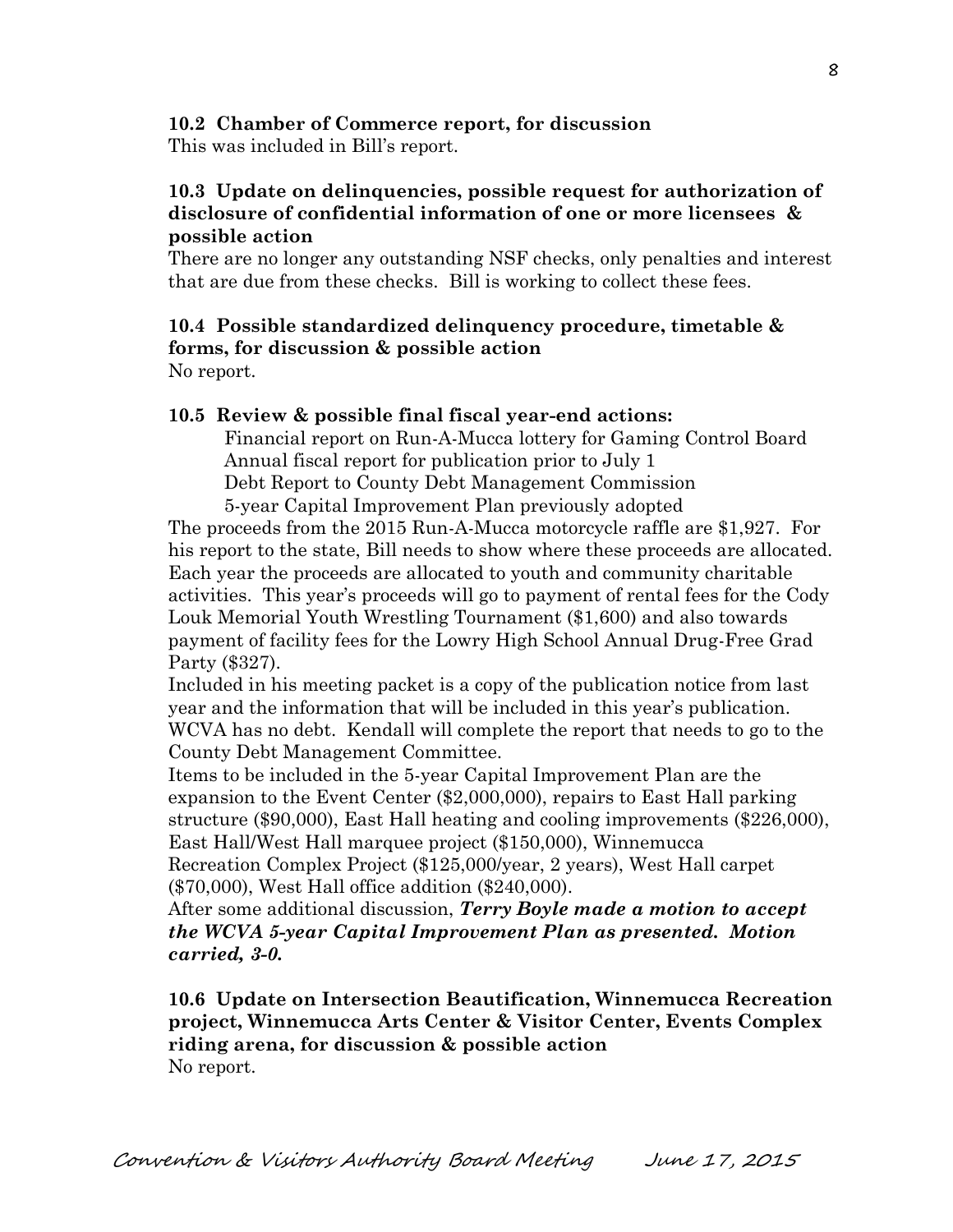## **11. Board Administrator.**

#### **11.1 May Financial Reports, for discussion**

Room tax revenues were up slightly for April but are still down for the year.

# **11.2 Budget Augmentations and Transfers to FY 2015 WCVA Budget, for possible action**

At last month's meeting, Board members authorized Bill to prepare the Resolution authorizing the transfer of \$20,000 from the 2015 Contingency account to the Administration account. This transfer was necessary due to decreased revenues. *Don Stoker made a motion to accept the resolution transferring \$20,000 in the 2015 WCVA budget from the Contingency account to the Administration account, as prepared by Bill Macdonald. Motion carried, 3-0.* 

#### **12. Other Business.**

#### **12.1 2015 Lowry High School graduation**

The ceremony went well and using the scoreboard really made it easier for everyone to see the video before the ceremony and also the graduates as they received their diplomas. There's always more to learn about running the sign at an event like this, and we are slowly but surely learning more of its capabilities. Also working well were the new coolers which just about froze a lot of people out since the day of the ceremony was quite cool.

#### **12.2 Event Center sound system**

Kim reported that this sound system will need some major repairs in the near future.

#### 1**2.3 Event Center bleachers**

 The Event Center was packed for Lowry graduation and as the crowd rose when the students entered the building, Kim reported that the bleachers seemed to sway a bit. He feels we need to get them inspected to make sure they are safe since they haven't had any work done on them since they were installed almost 15 years ago.

## **13. Regular Business. Next Meeting. The Board confirmed the next regular meeting date of Wednesday, July 15, 2015, 4:00 pm.**

**14. Adjourn.** *Don Stoker made a motion to adjourn this meeting. Motion carried, 3-0.* The meeting was adjourned at 5:30 pm to the next regular meeting, or to the earlier call of the Chairman or to the call of any three (3) members of the Board on three (3) working days notice.